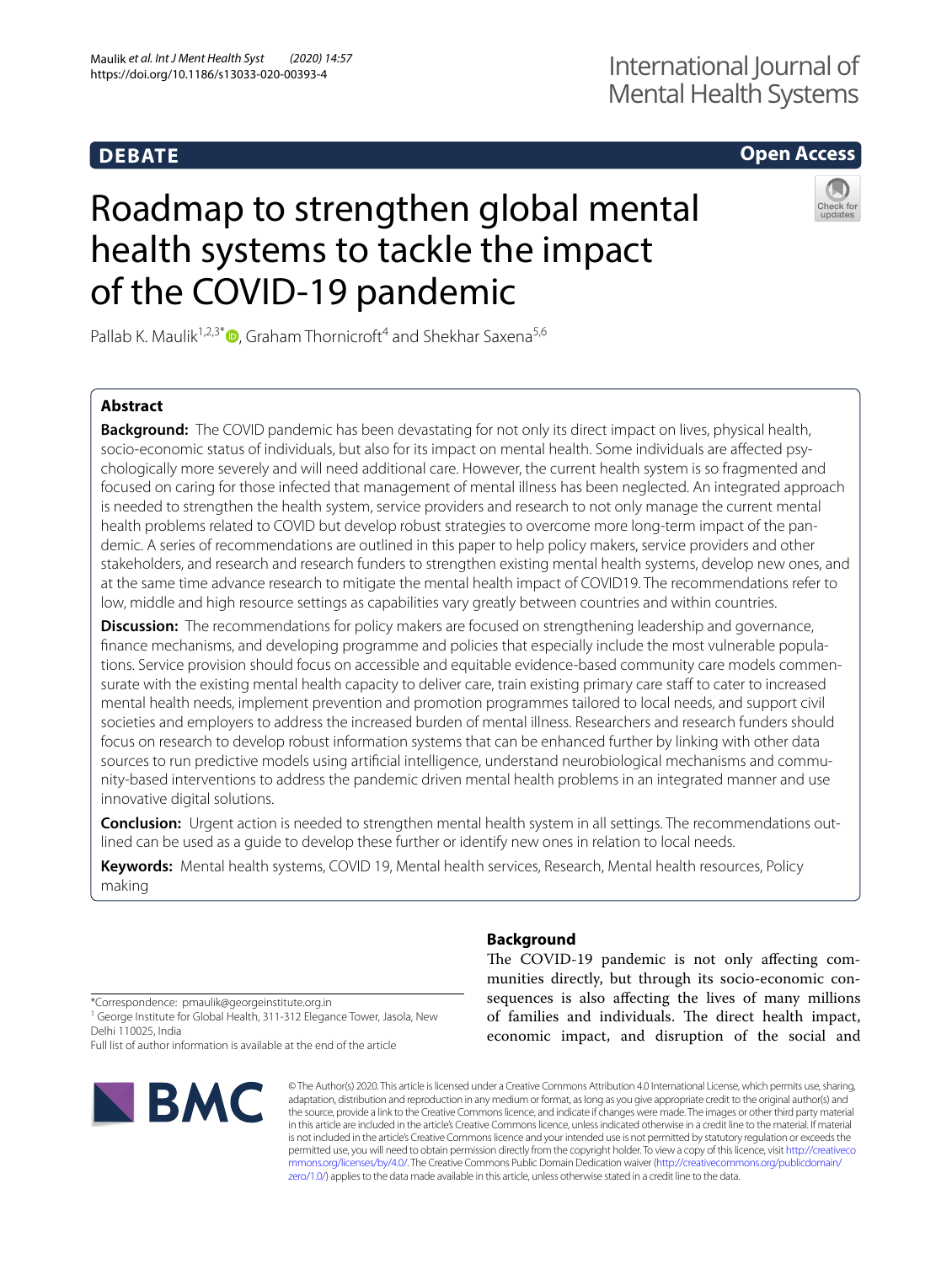community structures across the globe is potentiating a major international mental health crisis  $[1-4]$  $[1-4]$ . The mental health impacts of COVID-19 can be varied and severe and have been outlined recently  $[5]$  $[5]$ . The effect of this stress can vary from mild symptoms related to physiological or psychological functions such as sleep disturbance or low mood, mild stress for short periods of time that do not need any specifc treatment and resolve when the primary stressors such as job loss or illness in family or poor social support are taken care off, to the more severe syndromal mental disorder which may need formal treat-ment from a mental health professional [[6\]](#page-12-3).

Anxiety, depression, increased alcohol and substance use, irritability, anger, insomnia and increased risk of suicide have been reported, as have been risk factors for mental disorders such as loneliness, domestic violence, physical violence. Individuals with existing mental disorders such as alcohol and substance use, cognitive impairment and dementia, childhood psychiatric disorders and adults needing long term follow up have been particularly afected due to lack of continued psychiatric care services and fragmentation of the existing health systems to provide adequate care. In addition, the direct impact of COVID 19 on mental illness of those infected or health workers involved in care of those infected is also signifcant, and is often precipitated due to increased stigma, social isolation and quarantine [\[5](#page-12-2)]. All this is even more complicated due to the socioeconomic impact of the pandemic on the lives of the poor and most disadvantaged communities such as homeless and migrant workers. The overall mental health impact of the pandemic is not transient but likely to continue for a long period even after the pandemic ends, as is evident from prior research on such severe epidemics [[7,](#page-12-4) [8](#page-12-5)]. Researchers have highlighted the need for focussed research that should be funded related to the impact of COVID-19 [\[9](#page-12-6)].

#### **The current challenge**

Most mental health systems across the world have been woefully inadequately funded, planned, organised and delivered given the major global burden of mental disorders  $[10]$  $[10]$ . The CODID-19 pandemic has added even greater challenges. With shrinking economies, policy makers will have to rebalance prioritizing mental health services against other health service investments. The ability to react and take appropriate decisions will depend on the existing resources and infrastructure. These decisions will then need to be matched up against the impact of the pandemic—not only on mental health, but to the overall health of the country, as well as the socioeconomic determinants. Thus, it becomes important to have a better understanding of what steps can be taken in such scenarios to make most efficient use of the limited resources. At the same time new research should align with the changing paradigm of mental health care delivery which may have to rely on use of digital solutions [[11\]](#page-12-8), identify risk factors that are particularly relevant to precipitating mental disorders in the face of this pandemic, and develop and implement scalable interventions to mitigate the impact of the infection on mental health across diferent communities and diferent settings.

In this context, the aim of this paper is to outline a roadmap to guide countries to strengthen mental health systems to tackle the increasing burden of mental disorders. Using both World Health Organization's Mental Health Action Plan 2013–2020 [[12](#page-12-9)] and the WHO health systems strengthening framework [[13\]](#page-12-10), we propose a set of recommendations from the perspectives of policy makers, service providers and research funders, organised into low-, middle- and high-resource scenarios. While the recommendations encompass systematic and structural actions that are relevant to building a strong mental health system per se and is essential to the current pandemic as in any other crisis, embedded within them are some more specifc aspects that are particularly relevant to the COVID crisis, and these have been indicated separately. The eventual objective is to "build back better" [\[14\]](#page-12-11).

### **Recommendations to overcome the challenge**

Table [1](#page-2-0) shows recommendations for policy makers in areas of leadership and governance, fnance, policies and programmes that include long term care and needs of vulnerable populations.

Table [2](#page-4-0) outlines recommendations for service providers and other stakeholders involved in care of those with mental health problems. It focuses on providing equitable and accessible community-based mental health services and clinic-based services for those needing such care, build capacity by training primary care health workers to provide community-based services, implement community-based mental health prevention and promotion programmes, strengthen civil societies to support the government mental health service provision, and support programmes and policies specifcally to manage workplace related stress which will be a major issue given the economic woes and changing paradigms of limited workforce or working from home.

Table [3](#page-8-0) outlines recommendations for researchers and research funders to align research to strengthen information systems, gather more epidemiological data and conduct robust interdisciplinary interventions that are scalable, use innovative designs and leverage technology to develop some interventions to facilitate service delivery and improve supply chain of psychotropic medications at primary care levels and leverage the power of social media to deliver interventions. Technology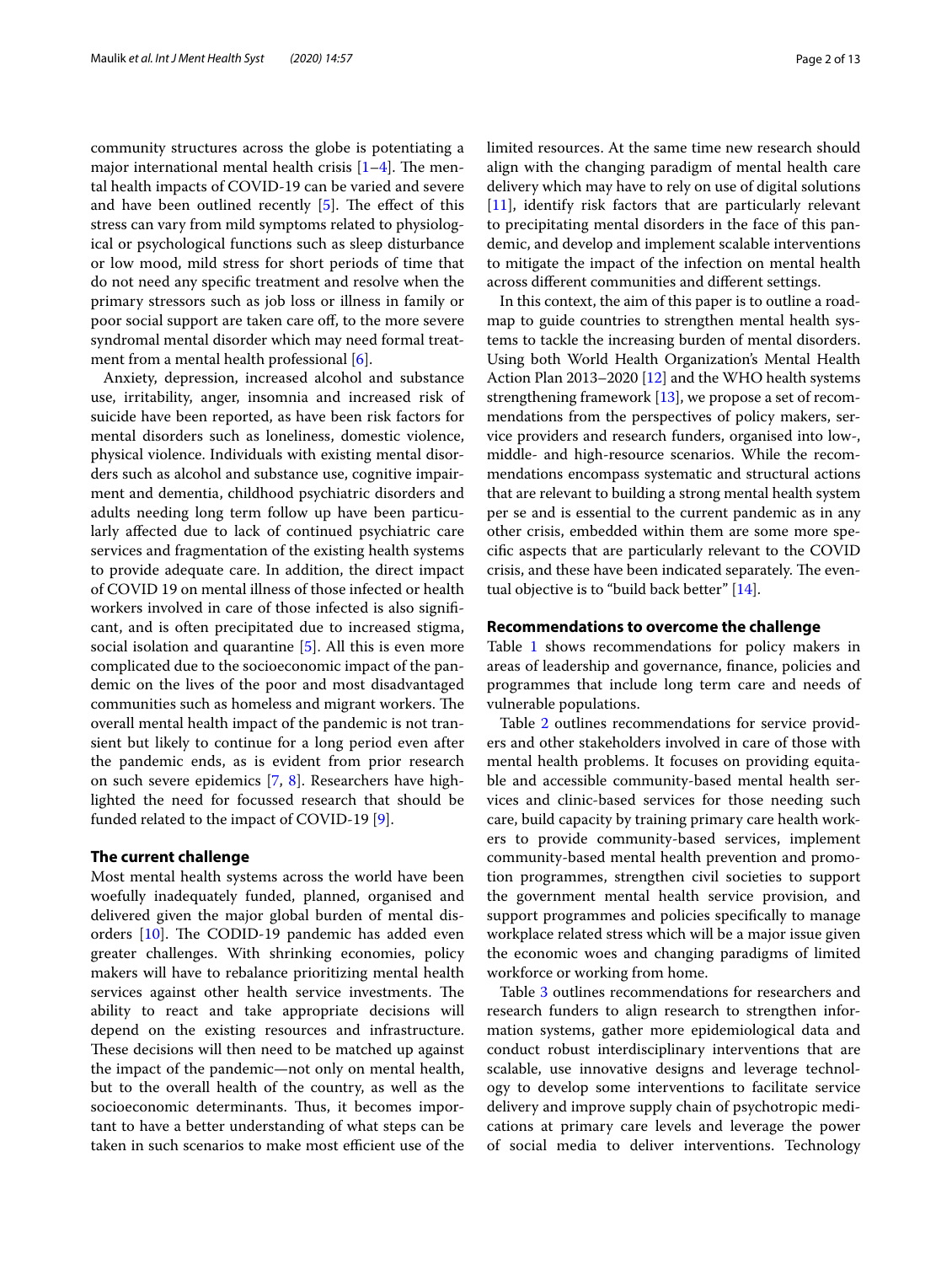|                                                                                 |                                                                                                                                                                                                                              | Table 1 Mental health system specific recommendations relevant to policy maker by available resources during the pandemic                                                                      |                                                                                                                                                                                                          |
|---------------------------------------------------------------------------------|------------------------------------------------------------------------------------------------------------------------------------------------------------------------------------------------------------------------------|------------------------------------------------------------------------------------------------------------------------------------------------------------------------------------------------|----------------------------------------------------------------------------------------------------------------------------------------------------------------------------------------------------------|
| Recommendations relevant to policy makers Low resource settings with few mental | health resources and infrastructure                                                                                                                                                                                          | mental health resources and infrastructure<br>(includes recommendations in addition<br>Medium resource settings with some<br>to those in low resource settings)                                | to those in low and medium resource settings)<br>High resource settings with good mental<br>(includes recommendations in addition<br>health resources and infrastructure                                 |
| Strengthen leadership and governance                                            | implementation of those policies, especially<br>involving teams managing COVID infection<br>evidence-based policies to manage basic<br>* Using an intersectoral approach, develop<br>mental health needs, and strategies for | population groups addressed using appropri-<br>should focus on the poor and marginalized<br>*Mental health needs of special vulnerable<br>ate policies and programmes and these<br>communities | *Key aspects of the policies are geared around<br>inclusivity and equity and specifically target<br>vulnerable populations of different types;<br>Teams and departments in charge of each                |
|                                                                                 | *Inform and support politicians, and administra-<br>tors to the need of mental health interven-<br>evidence-based communication<br>tions in the light of this pandemic using<br>tools available on the internet<br>existing  | a country based on data about the burden of<br>made to specific regional needs even within<br>*Existing policies and programmes are tailor<br>mental disorders in the community                | component are outlined and accountability is<br>addressed appropriately using suitable indica-<br>tors; data collection is synchronized within<br>the larger system that gathers data on the<br>pandemic |
|                                                                                 | (SOPs) to operationalize implementation strat-<br>ich are well integrated within the<br>larger framework to tackle COVID infection<br>*Have clear standard operating procedures<br>egies wh                                  | health in the face of this pandemic by mental<br>taken to increase knowledge about mental<br>*Special training of policy makers are under-<br>health professionals                             |                                                                                                                                                                                                          |
|                                                                                 | *Develop and implement monitoring mecha-<br>of mental health service providers<br>nisms using feasible indicators to capture<br>prevalence of common mental disorders,<br>and accessibility<br>number                        |                                                                                                                                                                                                |                                                                                                                                                                                                          |
|                                                                                 | but ensure that certain sound principles are<br>decentralize the administrative machinery<br>Mental health care is integrated within the<br>overall health and humanitarian policy;<br>lls vd ot<br>adhered                  |                                                                                                                                                                                                |                                                                                                                                                                                                          |
|                                                                                 |                                                                                                                                                                                                                              |                                                                                                                                                                                                |                                                                                                                                                                                                          |

<span id="page-2-0"></span>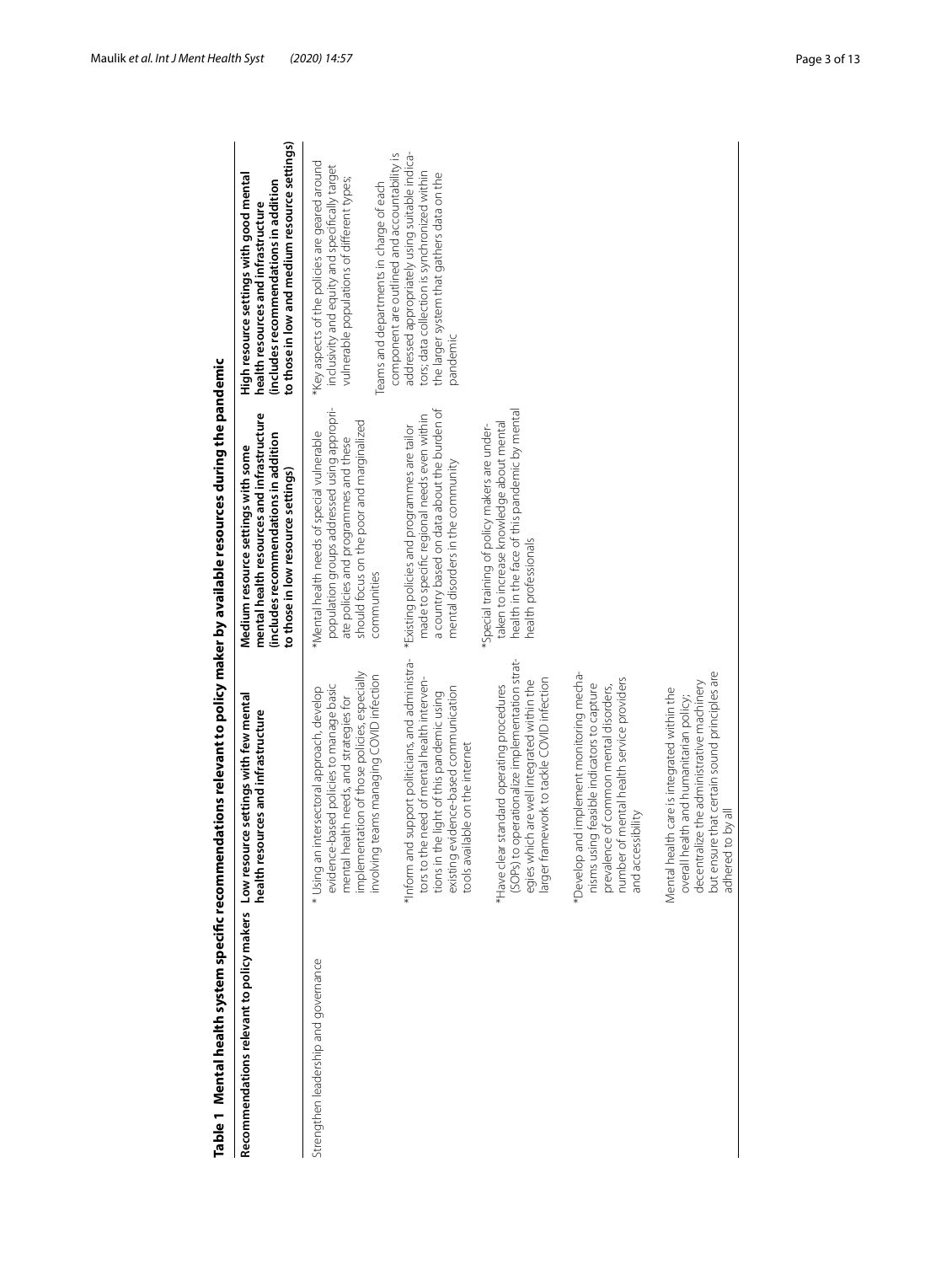| Table 1 (continued)                                                                                                                         |                                                                                                                                                                                                                                                                                         |                                                                                                                                                                                                                                                                                                                                        |                                                                                                                                                                                                                                                                       |
|---------------------------------------------------------------------------------------------------------------------------------------------|-----------------------------------------------------------------------------------------------------------------------------------------------------------------------------------------------------------------------------------------------------------------------------------------|----------------------------------------------------------------------------------------------------------------------------------------------------------------------------------------------------------------------------------------------------------------------------------------------------------------------------------------|-----------------------------------------------------------------------------------------------------------------------------------------------------------------------------------------------------------------------------------------------------------------------|
| Recommendations relevant to policy makers                                                                                                   | Low resource settings with few mental<br>health resources and infrastructure                                                                                                                                                                                                            | mental health resources and infrastructure<br>(includes recommendations in addition<br>Medium resource settings with some<br>to those in low resource settings)                                                                                                                                                                        | to those in low and medium resource settings)<br>High resource settings with good mental<br>(includes recommendations in addition<br>health resources and infrastructure                                                                                              |
| schemes to cover longer term mental health<br>support policies and programmes; develop<br>Identify appropriate finance mechanism to<br>care | cover the mental health impact due to COVID<br>under health budget at national, regional and<br>district level; especially ring-fence budget to<br>*There are earmark additional funds to cover<br>evidence-based mental health activities<br>pandemic                                  | viation programmes, employment generation<br>intersectoral activities including poverty alle-<br>Budget allocated for mental health care dur-<br>ing this crisis can be spread across different<br>activities, where addressing mental health<br>needs is prioritised in those programmes;<br>funds should look at both short and long | demic is increased significantly to cover current<br>needs of mental health burden during the pan-<br>*Private or public insurance systems have mental<br>and future needs and those are tracked using<br>*Mental health budget to address enhanced<br>robust systems |
|                                                                                                                                             | protected and mechanisms are created to do<br>so if not in place, given increased proportion<br>*Mental health expenditure is tracked and<br>of health budget allocation for COVID                                                                                                      | schemes is in place to cover mental health<br>A large pool of private and public insurance<br>term outcomes<br>care costs                                                                                                                                                                                                              | health care integrated within their policies and<br>is adequate to cover for long term care and<br>included in packages to cover COVID                                                                                                                                |
|                                                                                                                                             | support mental health support for individuals<br>who may need extensive mental health care<br>ages of social and private insurances at least<br>demic; identify micro financing schemes to<br>*Include mental health within the care pack-<br>to cover expenses arising out of the pan- |                                                                                                                                                                                                                                                                                                                                        |                                                                                                                                                                                                                                                                       |
| Promote programmes specifically targeting<br>vulnerable groups                                                                              | homelessness, employment, migrant popula-<br>existing programmes such as those targeting<br>*Identify specific components within other                                                                                                                                                  | that are not only focused on addressing the<br>immediate mental health needs due to the<br>*Develop new mental health programmes                                                                                                                                                                                                       | *Enhance any existing programmes that already<br>focus on vulnerable populations                                                                                                                                                                                      |
|                                                                                                                                             | such populations, especially given the impact<br>tions which focus on mental health needs of<br>of the pandemic on these populations                                                                                                                                                    | COVID pandemic but has long term benefits<br>too; implement those programmes amongst<br>populations in need-migrants, women,<br>elderly, children                                                                                                                                                                                      | Integrate mental health programmes within other<br>social sector specific programmes such as those<br>on housing, employment generation, elderly<br>care, child care, school systems                                                                                  |
|                                                                                                                                             | *Develop mental health promotion commu-<br>nications focused on stigma related to the<br>pandemic and its effect on mental health                                                                                                                                                       | *Involve relevant stakeholders (government or<br>non-government) in the programmes being<br>developed and target programmes to cater                                                                                                                                                                                                   |                                                                                                                                                                                                                                                                       |
|                                                                                                                                             | strengthen those to specifically address needs<br>during the crisis; specifically ensure that such<br>If any mental health program exists, then                                                                                                                                         | to the specific needs of individuals, families,<br>care givers, employers, different vulnerable<br>groups                                                                                                                                                                                                                              |                                                                                                                                                                                                                                                                       |
|                                                                                                                                             | programmes are accessible to those needing<br>it                                                                                                                                                                                                                                        | tings which specifically focus on issues such<br>*Develop targeted programmes for local set-                                                                                                                                                                                                                                           |                                                                                                                                                                                                                                                                       |
|                                                                                                                                             | but programmes tested in similar settings but<br>Programmes are culturally relevant and tested;<br>in some other areas may be used in order to<br>save time and money                                                                                                                   | care, alcohol and substance use, reducing<br>as domestic violence, child abuse, elderly<br>suicide risk which are showing increased<br>prevalence during this pandemic                                                                                                                                                                 |                                                                                                                                                                                                                                                                       |
|                                                                                                                                             | *Recommendations that are particularly relevant for managing mental health issues during COVID infection                                                                                                                                                                                |                                                                                                                                                                                                                                                                                                                                        |                                                                                                                                                                                                                                                                       |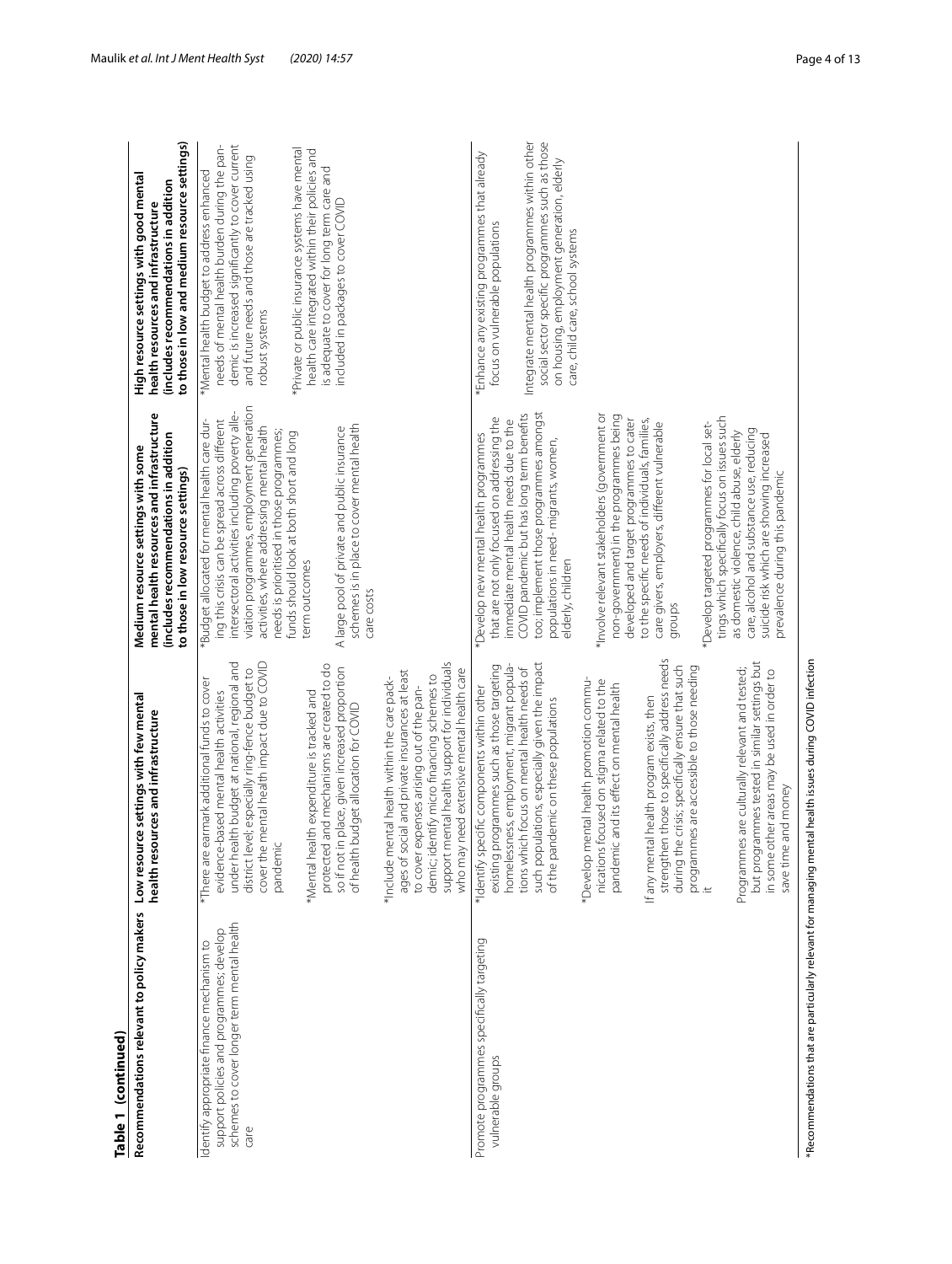<span id="page-4-0"></span>

| Recommendations relevant service<br>providers and other stakeholders                                                                   | irce settings with few mental<br>health resources and infrastructure<br>Low resou                                                                                                                                                | Medium resource settings with some mental<br>health resources and infrastructure                                                                                                                        | High resource settings with good mental<br>health resources and infrastructure                                                                            |
|----------------------------------------------------------------------------------------------------------------------------------------|----------------------------------------------------------------------------------------------------------------------------------------------------------------------------------------------------------------------------------|---------------------------------------------------------------------------------------------------------------------------------------------------------------------------------------------------------|-----------------------------------------------------------------------------------------------------------------------------------------------------------|
|                                                                                                                                        |                                                                                                                                                                                                                                  | (includes recommendations in addition<br>to those in low resource settings)                                                                                                                             | (includes recommendations in addition<br>to those in low and medium resource<br>settings)                                                                 |
| health services and clinic-based services for<br>and appropriate community-based mental<br>Develop or strengthen equitable, accessible | mental disorders and severe mental disorders;<br>develop routine mechanisms to collect such<br>*Enable communities to identify common                                                                                            | system to manage mental health problems;<br>*Upqrade the primary and secondary health<br>have provisions for basic counselling at                                                                       | * Integrate mental health services within care for<br>COVID infection at each level                                                                       |
| those needed special care                                                                                                              | data during the pandemic                                                                                                                                                                                                         | services to support those needing support for<br>primary level; enhance community-based                                                                                                                 | different health conditions so that health pro-<br>*Health information systems are linked across                                                          |
|                                                                                                                                        | most affected such as migrants,<br>provision inclusive especially<br>*Make care<br>for those                                                                                                                                     | daily living such as groceries, laundry, etc.                                                                                                                                                           | viders can easily track multiple conditions and<br>the patient can tack their health too                                                                  |
|                                                                                                                                        | adolescents, who may be affected more dur-<br>women, elderly populations, children and                                                                                                                                           | may be particularly affected such as women<br>*Address specific needs of populations who                                                                                                                |                                                                                                                                                           |
|                                                                                                                                        | ing this pandemic                                                                                                                                                                                                                | facing domestic violence, children or adoles-<br>cents facing abuse, individuals at high risk of                                                                                                        | Support is available for carers of persons with<br>mental illnesses                                                                                       |
|                                                                                                                                        | *Connect community, primary, secondary and<br>tertiary care systems using innovative care<br>models that are accessible and equitable;                                                                                           | suicide or self-harm, those with substance use<br>disorders, elderly with dementia                                                                                                                      | Care for special population such as elderly, child<br>and adolescents are ensured                                                                         |
|                                                                                                                                        | secondary and tertiary level should be able<br>to provide care to those with more severe                                                                                                                                         | 'Secondary care level has the capacity to man-<br>age complicated cases with multimorbidity                                                                                                             | Multiple medication options are available with                                                                                                            |
|                                                                                                                                        | mental health problems                                                                                                                                                                                                           | which would be more common among those<br>infected with COVID19, only the more severe                                                                                                                   | clinicians to treat complicated cases                                                                                                                     |
|                                                                                                                                        | *Telemedicine using integrated health informa-<br>tion systems is actively pursued to ensure<br>remote monitoring and followup.                                                                                                  | cases are referred to tertiary level; electronic<br>medical records systems are enabled for<br>appropriate follow-up                                                                                    | low or medium resource settings and enhance<br>Health system has the capacity to reach out to<br>their capacities to provide human rights<br>centred care |
|                                                                                                                                        | *Robust supply chains are in place to ensure<br>availability of all psychotropic medications<br>pandemic as accessibility and movement<br>this becomes more important during the<br>listed on a countries' Essential Drugs List; | *The health information system allows patients<br>providers can track them easily and prioritize<br>to routinely track symptoms and link them<br>to the medical records so that health care<br>followup |                                                                                                                                                           |
|                                                                                                                                        | purchase medicines from private pharmacies<br>which may be few especially in rural com-<br>is restricted thus compromising ability to<br>munities                                                                                | institutional care or elderly support are not<br>Specific programmes for those needing<br>compromised                                                                                                   |                                                                                                                                                           |
|                                                                                                                                        | The care model centres around protection of<br>human rights                                                                                                                                                                      |                                                                                                                                                                                                         |                                                                                                                                                           |

Maulik *et al. Int J Ment Health Syst (2020) 14:57* Page 5 of 13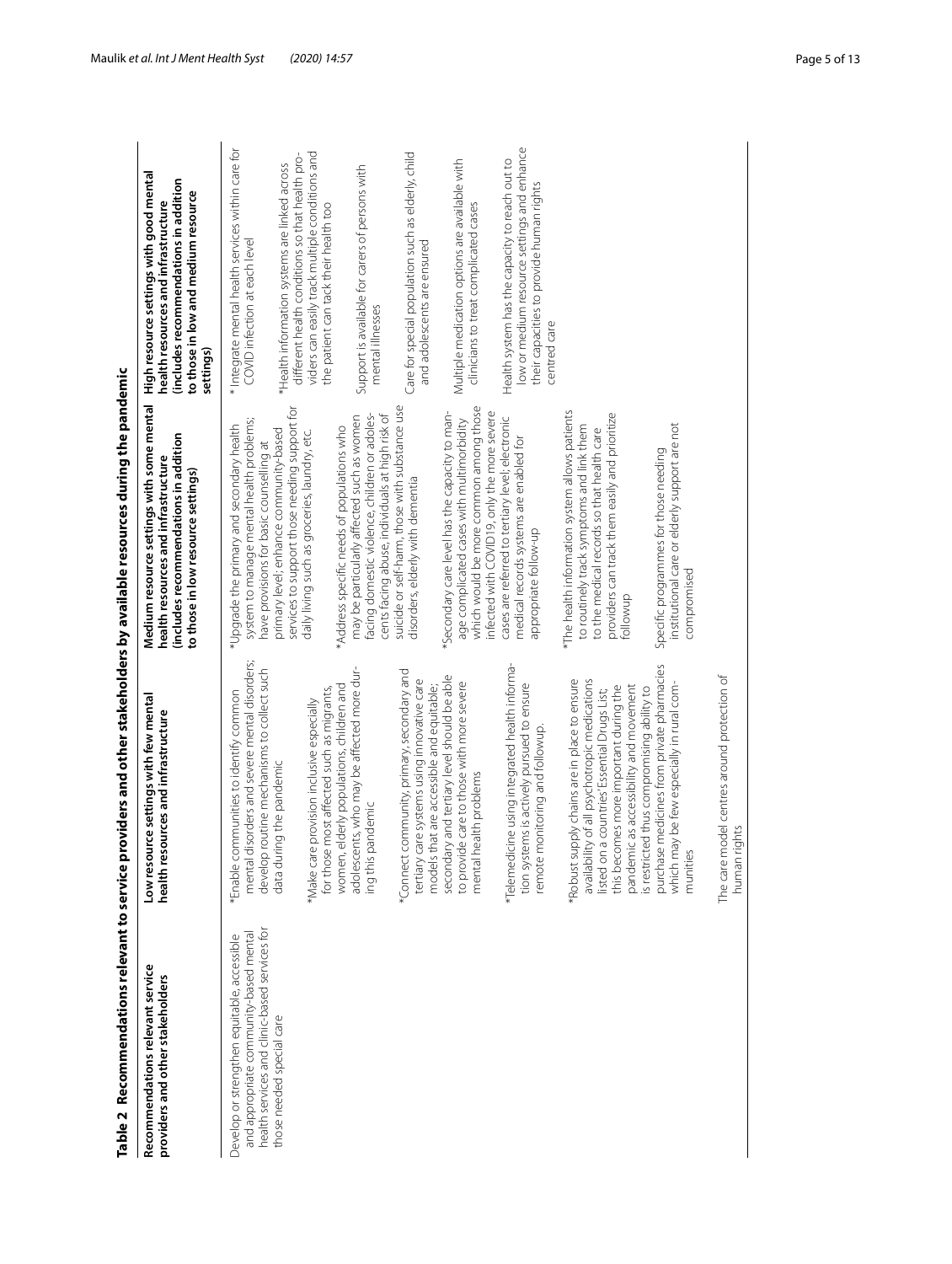| Table 2 (continued)                                                                                            |                                                                                                                                                                                                                                                                                      |                                                                                                                                                                                                                |                                                                                                                                                                                                                                                        |
|----------------------------------------------------------------------------------------------------------------|--------------------------------------------------------------------------------------------------------------------------------------------------------------------------------------------------------------------------------------------------------------------------------------|----------------------------------------------------------------------------------------------------------------------------------------------------------------------------------------------------------------|--------------------------------------------------------------------------------------------------------------------------------------------------------------------------------------------------------------------------------------------------------|
| Recommendations relevant service<br>providers and other stakeholders                                           | Low resource settings with few mental<br>health resources and infrastructure                                                                                                                                                                                                         | Medium resource settings with some mental<br>(includes recommendations in addition<br>health resources and infrastructure<br>to those in low resource settings)                                                | High resource settings with good mental<br>(includes recommendations in addition<br>to those in low and medium resource<br>health resources and infrastructure<br>settings)                                                                            |
| Train adequate primary care staff to cater to the<br>increased mental health needs at the com-<br>munity level | *Awareness is provided about stigma related to<br>mental disorders using multimedia strategies,<br>with a specific focus on the increased risk of<br>stigma associated with COVID infection                                                                                          | health issues related to COVID infection and<br>*Psychological therapies are more advanced<br>than basic counselling to manage mental<br>overcoming death of loved ones                                        | women, schools, workplace; campaigns should<br>munities such as young or old, jobless, men or<br>*Stigma campaigns are tailored to specific com-<br>specifically address stigma associated with<br>COVID infection                                     |
|                                                                                                                | manage common mental disorders efficiently;<br>sion, emotional stress, alcohol use disorders,<br>*Train primary health workers on mhGAP and<br>suicide risk; primary care doctors should be<br>especially focus on the modules of depres-<br>able to identify psychotic symptoms and | mhGAP and manage most cases as per guide-<br>sionals should be enabled using e-health or<br>Primary health workers are trained on the full<br>lines; linkages with mental health profes-<br>m-health platforms | Primary care staff supported by paramedical staff<br>including ambulance services can identify and<br>care for most mental disorders outlined under<br>mhGAP; support from trained mental health<br>professionals are sought as needed                 |
|                                                                                                                | fear or anxiety related to infection and death<br>and bereavement should be managed<br>through basic counselling skills                                                                                                                                                              | Community based programmes to raise aware-<br>ness about mental health and reduce stigma<br>are implemented by health staff and other<br>stakeholders                                                          |                                                                                                                                                                                                                                                        |
| mplement mental health promotion and<br>prevention programmes                                                  | to reduce stigma, raise awareness about com-<br>vant prevention and promotion programmes<br>*Evidence-based and preferably culturally rele-<br>mon mental disorders and need for address-<br>ing mental health needs arising out of the                                              | stigma for special populations such as health<br>workers, child and adolescents, women are<br>*Culturally relevant programmes addressing<br>developed and implemented                                          | *Mental health needs of special populations such<br>as elderly, prisoners, women, LGBTQIA commu-<br>nities, institutionalized communities, poor and<br>are specifically tailored and include measures<br>marginalized migrant workers, refugees, etc., |
|                                                                                                                | crisis are implemented across different<br>* Even if the programmes are basic in structure<br>settings to the extent feasible<br>COVID.                                                                                                                                              | grammes in different settings and population<br>Non-governmental organizations partner with<br>government agencies to implement pro-<br>groups                                                                 | on how to address specific issues of COVID 19<br>Suitable programmes are available for families<br>related mental illness                                                                                                                              |
|                                                                                                                | possible within other programmes addressing<br>are based on sound behaviour science prin-<br>possible, and all health promotion activities<br>ciples; programmes are integrated as much<br>they should be implemented as widely as<br>infections<br>COVID                            | like factories, prisons, schools that need differ-<br>Programmes are developed for special settings<br>ent implementation pathways                                                                             | and carers of persons with mental illnesses                                                                                                                                                                                                            |
|                                                                                                                | Government backed pan-regional programmes<br>with support from local non-governmental<br>partners are implemented                                                                                                                                                                    |                                                                                                                                                                                                                |                                                                                                                                                                                                                                                        |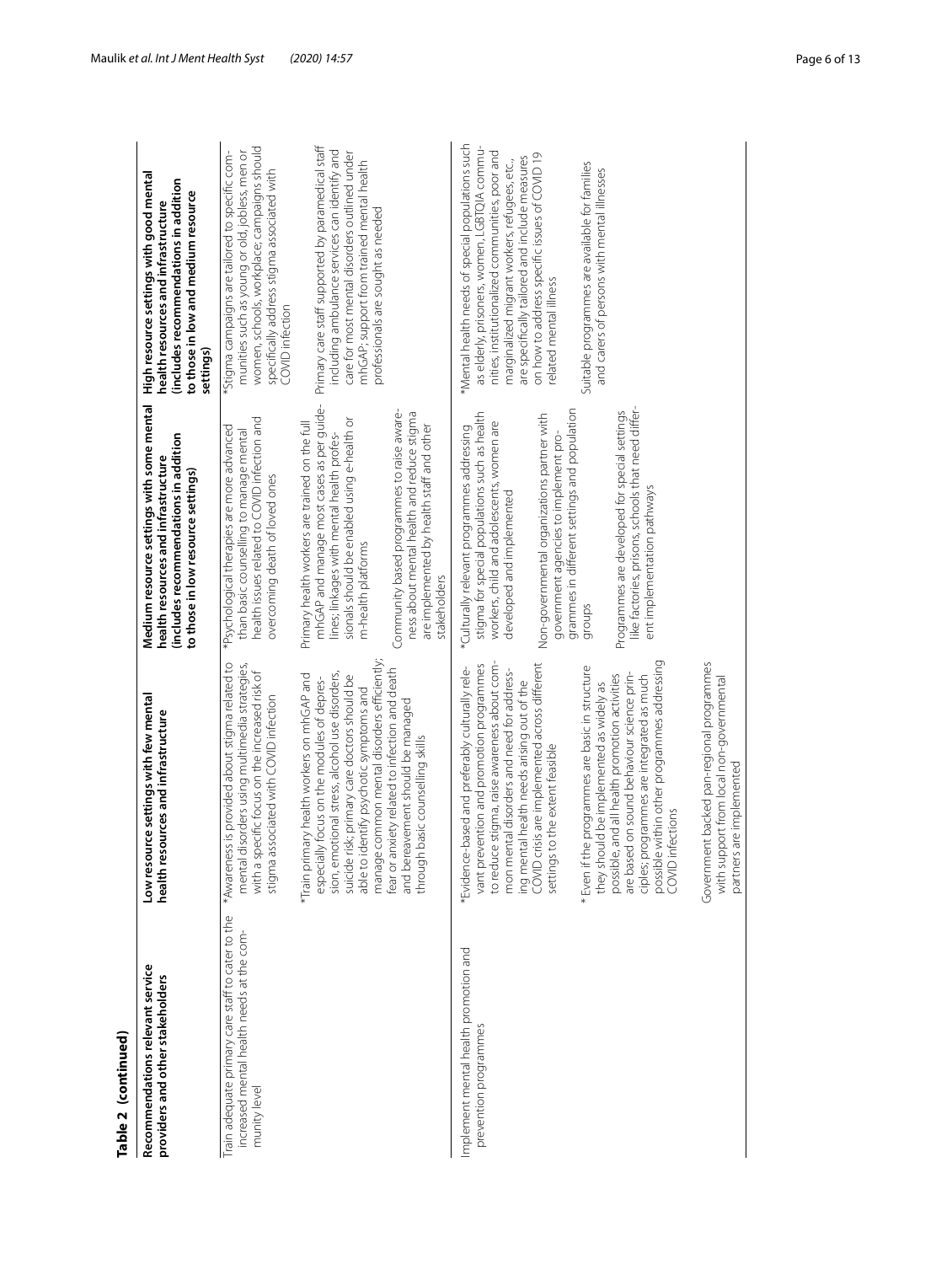| Table 2 (continued)                                                  |                                                                                                                                                                                                            |                                                                                                                                                                            |                                                                                                                                                                                             |
|----------------------------------------------------------------------|------------------------------------------------------------------------------------------------------------------------------------------------------------------------------------------------------------|----------------------------------------------------------------------------------------------------------------------------------------------------------------------------|---------------------------------------------------------------------------------------------------------------------------------------------------------------------------------------------|
| Recommendations relevant service<br>providers and other stakeholders | Low resource settings with few mental<br>health resources and infrastructure                                                                                                                               | Medium resource settings with some mental<br>(includes recommendations in addition<br>health resources and infrastructure<br>to those in low resource settings)            | High resource settings with good mental<br>(includes recommendations in addition<br>to those in low and medium resource<br>health resources and infrastructure<br>settings)                 |
| Strengthen civil societies                                           | *Civil societies identify key areas where they can<br>contribute and pitch into support the overall<br>government plan to manage mental health<br>problems during the COVID pandemic                       | *A registry of civil societies is advanced enough<br>to allow for an easy two-way communication<br>between them and the government                                         | ners in delivering care or conducting research<br>*Civil societies and government are equal part-<br>during this pandemic                                                                   |
|                                                                      | *Civil societies involved in mental health service<br>delivery or research or advocacy are identi-<br>fied and integrated within a government                                                              | planned in consultation with the government<br>led programmes are present and those are<br>*Appropriate funds to support civil societies                                   | local levels are adequately funded to support<br>*Civil societies working at national, regional or<br>government efforts to overcome the COVID<br>not only their own activities but support |
|                                                                      | support multiple health conditions including<br>database; especially those with the ability to<br>mental health should would be beneficial                                                                 | while keeping the overall focus on managing<br>Civil societies per se can access resources and<br>roll out programmes as per their strengths<br>the impact of the pandemic | pandemic                                                                                                                                                                                    |
|                                                                      | organization, its reach, focus, and key resource<br>administrators to identify strengths of each<br>The databases of civil societies allow the<br>person(s)                                                | government is streamlined; the government<br>The collaborations between civil societies and<br>provides oversight to local and regional                                    |                                                                                                                                                                                             |
|                                                                      | tion programmes keeping civil societies in the<br>Government plans their mental health allevia-<br>takes their opinions<br>loop and                                                                        | programmes that are essentially implemented<br>by civil societies                                                                                                          |                                                                                                                                                                                             |
|                                                                      | support activities undertaken by civil societies<br>where it by itself cannot function effectively,<br>be it research, program implementation, or<br>Government allocates ring-fenced funds to<br>advocacy |                                                                                                                                                                            |                                                                                                                                                                                             |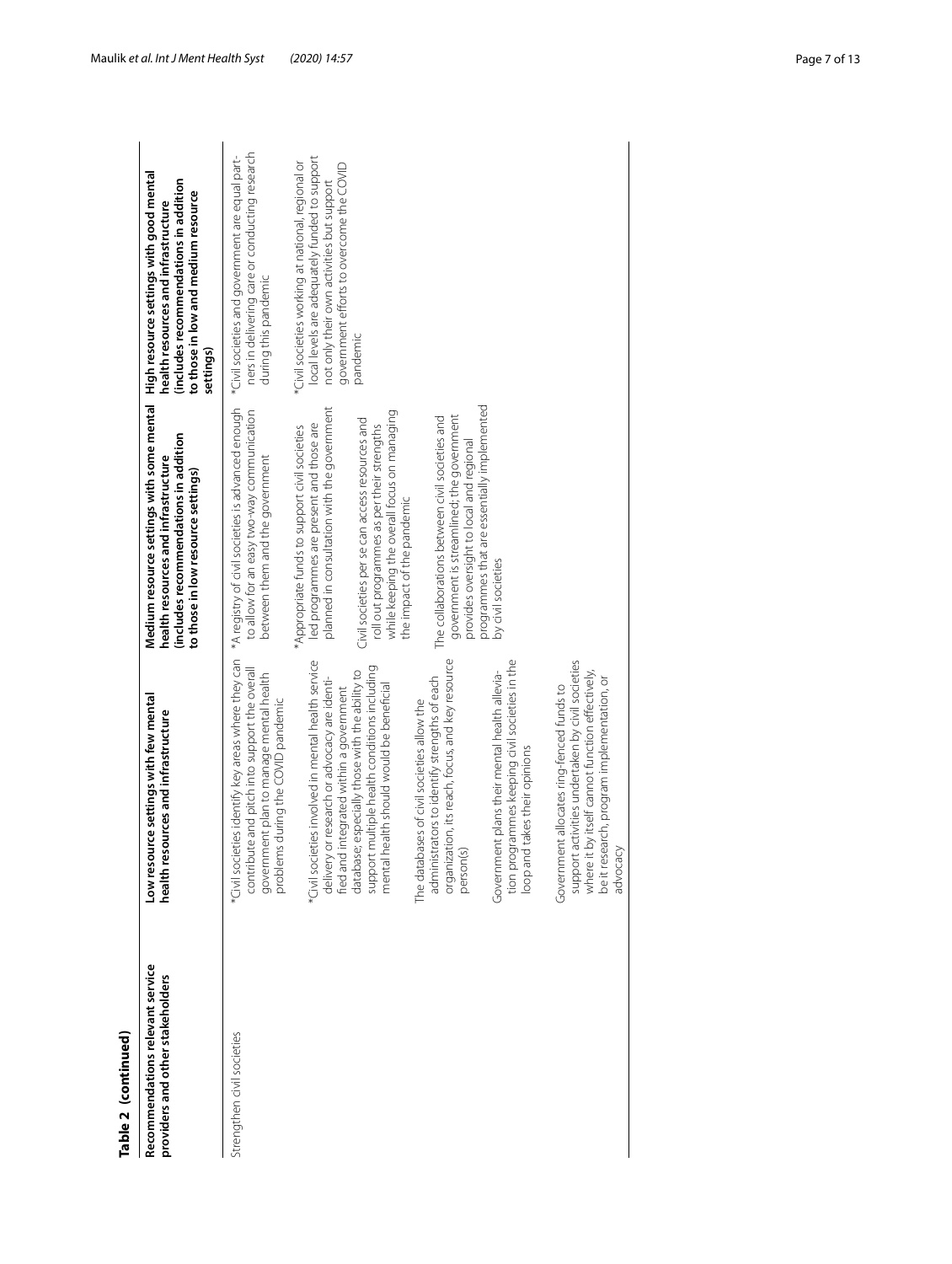| r |
|---|
|   |
|   |
|   |

| Table 2 (continued)                                                  |                                                                                                                                                                                                                                                                                   |                                                                                                                                                                            |                                                                                                                                                                                                                      |
|----------------------------------------------------------------------|-----------------------------------------------------------------------------------------------------------------------------------------------------------------------------------------------------------------------------------------------------------------------------------|----------------------------------------------------------------------------------------------------------------------------------------------------------------------------|----------------------------------------------------------------------------------------------------------------------------------------------------------------------------------------------------------------------|
| Recommendations relevant service<br>providers and other stakeholders | Low resource settings with few mental<br>health resources and infrastructure                                                                                                                                                                                                      | Medium resource settings with some mental<br>(includes recommendations in addition<br>health resources and infrastructure<br>to those in low resource settings)            | High resource settings with good mental<br>(includes recommendations in addition<br>to those in low and medium resource<br>health resources and infrastructure<br>settings)                                          |
| Enable employers to manage stress at work-<br>place                  | workplace stress, COVID related mental health<br>present to engage with employers to discuss<br>*Suitable communication packages are<br>tigma<br>issues, st                                                                                                                       | better integrated and builds on existing mod-<br>els of such interactions with specific focus on<br>*Interaction with employer's associations are<br>managing the pandemic | *Specific programmes are developed to support<br>needs of niche employers who are at the fore-<br>front of managing the COVID crisis, and these<br>need to be tailored to local needs                                |
|                                                                      | associations to understand specific challenges<br>*Initiate a dialogue with different employer's<br>related to COVID and how they can affect<br>nealth<br>mental h                                                                                                                |                                                                                                                                                                            | actively engaged in those; employers also help<br>the programmes to grow organically through<br>Welfare programmes for employers focused on<br>reducing stress are in place and the staff are<br>their active inputs |
|                                                                      | are at the forefront of managing the crisis are<br>initiated; programmes are in place to address<br>care sectors, police, civil administrations who<br>*Specific interactions with employers in health<br>fear and anxiety related to being infected or<br>loved ones<br>death of |                                                                                                                                                                            |                                                                                                                                                                                                                      |
|                                                                      | *Labour laws are revisited or redrafted to ensure<br>employee welfare during this pandemic                                                                                                                                                                                        |                                                                                                                                                                            |                                                                                                                                                                                                                      |
|                                                                      | *Recommendations that are particularly relevant for managing mental health issues during COVID infection                                                                                                                                                                          |                                                                                                                                                                            |                                                                                                                                                                                                                      |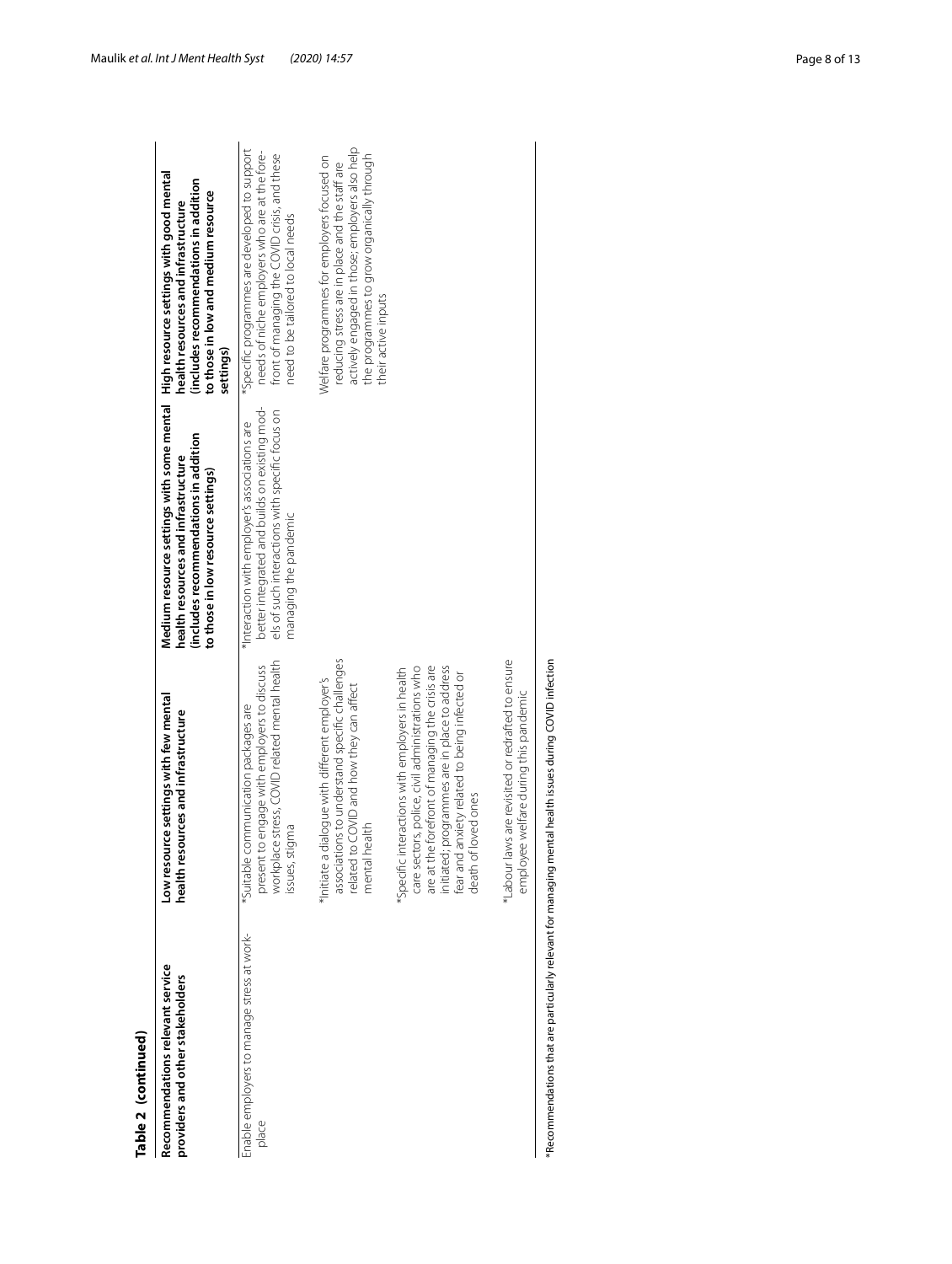<span id="page-8-0"></span>

|                                                                                                                                                                                   | Table 3 Recommendations relevant to researchers and research funders by available resources during the pandemic                                                                                                                                                              |                                                                                                                                                                                                                                     |                                                                                                                                                                                                                               |
|-----------------------------------------------------------------------------------------------------------------------------------------------------------------------------------|------------------------------------------------------------------------------------------------------------------------------------------------------------------------------------------------------------------------------------------------------------------------------|-------------------------------------------------------------------------------------------------------------------------------------------------------------------------------------------------------------------------------------|-------------------------------------------------------------------------------------------------------------------------------------------------------------------------------------------------------------------------------|
| Recommendations relevant researchers<br>and research funders                                                                                                                      | Low resource settings with few mental<br>health resources and infrastructure                                                                                                                                                                                                 | Medium resource settings with some mental<br>(includes recommendations in addition<br>health resources and infrastructure<br>to those in low resource settings)                                                                     | High resource settings with good mental<br>(includes recommendations in addition<br>to those in low and medium resource<br>health resources and infrastructure<br>settings)                                                   |
| Develop research to improve information<br>systems                                                                                                                                | *Identify key mental health indicators that can<br>applications/websites, and are built into the<br>governmental organizations too to include<br>be tracked over time through government<br>tracking system for COVID infection; non-<br>such indicators in their activities | details are gathered around access and use of<br>*Besides basic mental health related data, more<br>*The health websites should enable automated<br>mental health services and stigma percep-<br>tions in the face of the pandemic  | detailed clinical data related to COVID infection<br>different sources and linking with other data to<br>*The system allows triangulation of data from<br>*Health information systems are linked to<br>and other risk factors |
|                                                                                                                                                                                   | *Enable community health workers with simple<br>tors, and common symptoms pertaining to<br>any mental disorders based on the mhGAP<br>questionnaires to capture stressful risk fac-<br>screening application or other similar tool                                           | data analyses and report generation filtered<br>by predefined criteria                                                                                                                                                              | provide a rich matrix of data to do sophisticated<br>analyses using machine learning                                                                                                                                          |
|                                                                                                                                                                                   | a website for such data to be auto-<br>matically uploaded and analysed<br>*Develop                                                                                                                                                                                           |                                                                                                                                                                                                                                     |                                                                                                                                                                                                                               |
| population-based interventions, linkages with<br>logical effects, community-based and special<br>Develop research on epidemiology, neurobio-<br>environmental and social sciences | pandemic across different population groups,<br>correlated factors and account for non-health<br>*Conduct research to understand the epidemi-<br>especially those at increased risk; understand<br>mental health impact of the COVID<br>ology of                             | spective, including those involving vulnerable<br>epidemiology and scalable intervention per-<br>*More resource intensive research conducted<br>that covers larger geographical areas and<br>provides more robust data both from an | development and brain neuroplasticity should<br>COVID 19 on brain including early childhood<br>*Neurobiological research into the impact of<br>be planned                                                                     |
|                                                                                                                                                                                   | related factors that are also impacting mental<br>health                                                                                                                                                                                                                     | populations                                                                                                                                                                                                                         | Behavioural research explores mental health<br>impact of the pandemic due to physical                                                                                                                                         |
|                                                                                                                                                                                   | Develop interventions to manage the mental<br>community-based approaches based on<br>health impact of the pandemic using                                                                                                                                                     | generate robust data that will not only benefit<br>*Larger randomized studies are implemented to<br>current knowledge related to the impact of<br>COVID infection on mental health but also                                         | distancing, loneliness, stigma, poverty, hunger,<br>among other issues                                                                                                                                                        |
|                                                                                                                                                                                   | implementation science principles                                                                                                                                                                                                                                            | inform future programmes and policies                                                                                                                                                                                               | and modelling to forecast mental health impact<br>artificial intelligence uses correlated datasets<br>*Machine learning and research involving                                                                                |
|                                                                                                                                                                                   | mental health service use during and after the<br>Ascertain factors that determine adequate<br>current pandemic is over                                                                                                                                                      | toral research to assess multiple dimensions<br>Existing electronic databases allow intersec-<br>related to the pandemic that affect mental                                                                                         | of the pandemic; research has implications for<br>future predictive models too                                                                                                                                                |
|                                                                                                                                                                                   |                                                                                                                                                                                                                                                                              | stress and mental illness using machine learn-<br>*Use social media usage analytics to assess<br>ing tools<br>health                                                                                                                | chology can be conducted and interventions to<br>Longer term effects of the stress on human psy-<br>mitigate such can be implemented                                                                                          |
|                                                                                                                                                                                   |                                                                                                                                                                                                                                                                              | outcomes to specific medications and its cor-<br>Research focuses on understanding treatment<br>relation to mental health                                                                                                           |                                                                                                                                                                                                                               |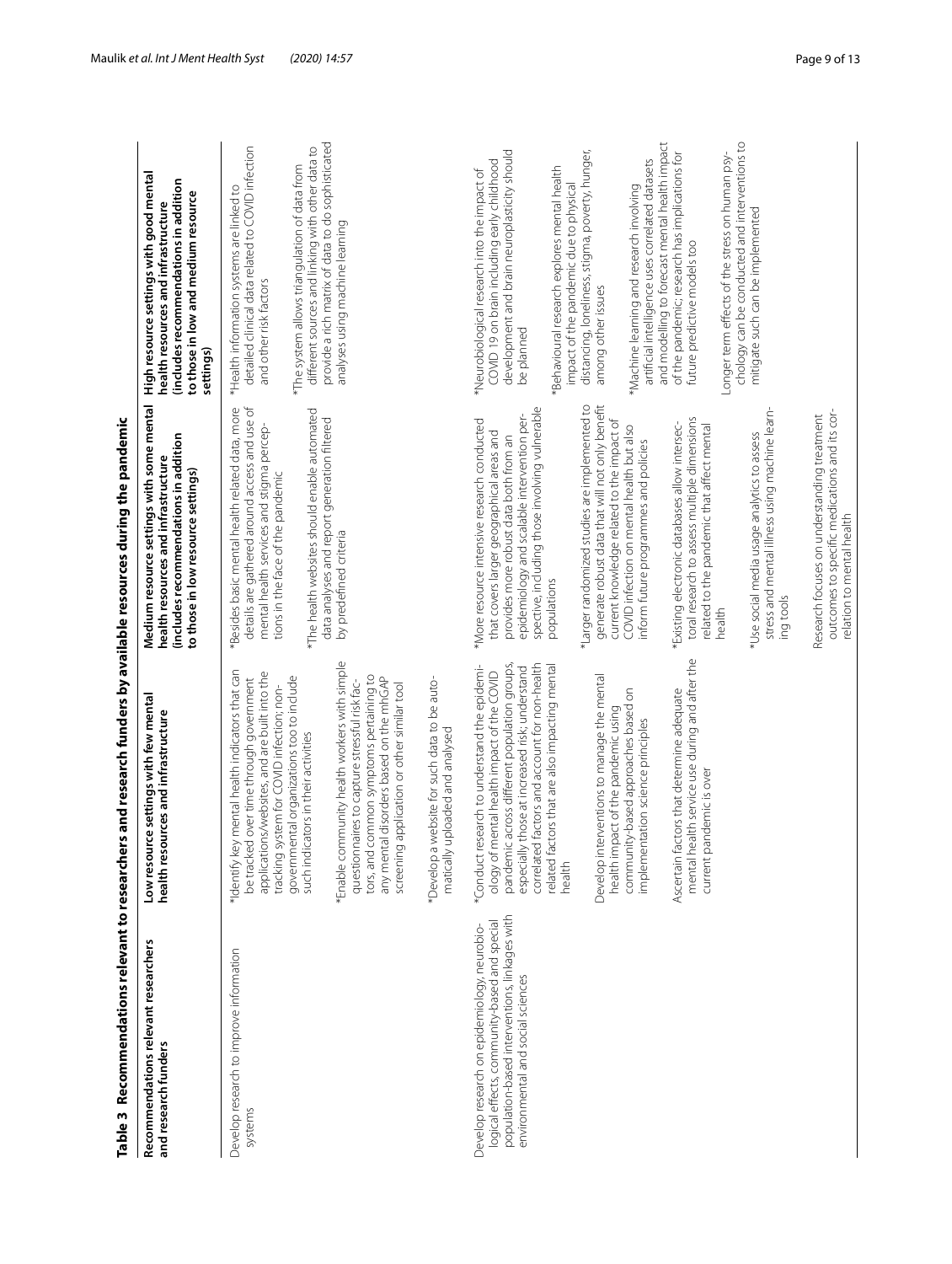| Table 3 (continued)                                                                                                                                                                                                                     |                                                                                                                                                                                              |                                                                                                                                                                                                         |                                                                                                                                                                                                             |
|-----------------------------------------------------------------------------------------------------------------------------------------------------------------------------------------------------------------------------------------|----------------------------------------------------------------------------------------------------------------------------------------------------------------------------------------------|---------------------------------------------------------------------------------------------------------------------------------------------------------------------------------------------------------|-------------------------------------------------------------------------------------------------------------------------------------------------------------------------------------------------------------|
| Recommendations relevant researchers<br>and research funders                                                                                                                                                                            | Low resource settings with few mental<br>resources and infrastructure<br>healthı                                                                                                             | Medium resource settings with some mental High resource settings with good mental<br>(includes recommendations in addition<br>health resources and infrastructure<br>to those in low resource settings) | (includes recommendations in addition<br>to those in low and medium resource<br>health resources and infrastructure<br>settings)                                                                            |
| enabled solutions to support service delivery;<br>mental health systems; support technology-<br>supply chain logistics models for medicines;<br>identify strategies to enable more efficient<br>Develop innovative solutions to improve | while ensuring appropriate data security and<br>ing in-person contact as much as feasible,<br>*Develop technology-enabled solutions to<br>conduct research and gather data avoid-<br>privacy | *Better ability to link secondary data from other<br>sources with primary data using big data<br>analytics                                                                                              | tive voice messages, video games, virtual reality<br>*Service use involves digital technology, interac-<br>ligence driven analytics allow development of<br>*Advanced methodologies using artificial intel- |
| use of social media to deliver interventions on<br>mental health promotion                                                                                                                                                              | applications to gather data on mental health<br>culturally relevant evidence-based<br>outcomes and increase access to care<br>*Identify                                                      |                                                                                                                                                                                                         | risk profiles in real time and identify predictive<br>models                                                                                                                                                |
|                                                                                                                                                                                                                                         | Conduct health systems research to investigate<br>how supply of psychotropic medications at<br>community level can be accomplished                                                           |                                                                                                                                                                                                         |                                                                                                                                                                                                             |
|                                                                                                                                                                                                                                         | researchers but also develop interventions<br>Use social media platforms to not only link<br>based on use of social media                                                                    |                                                                                                                                                                                                         |                                                                                                                                                                                                             |
|                                                                                                                                                                                                                                         | *Recommendations that are particularly relevant for managing mental health related problems during COVID infection                                                                           |                                                                                                                                                                                                         |                                                                                                                                                                                                             |

Maulik *et al. Int J Ment Health Syst (2020) 14:57* Page 10 of 13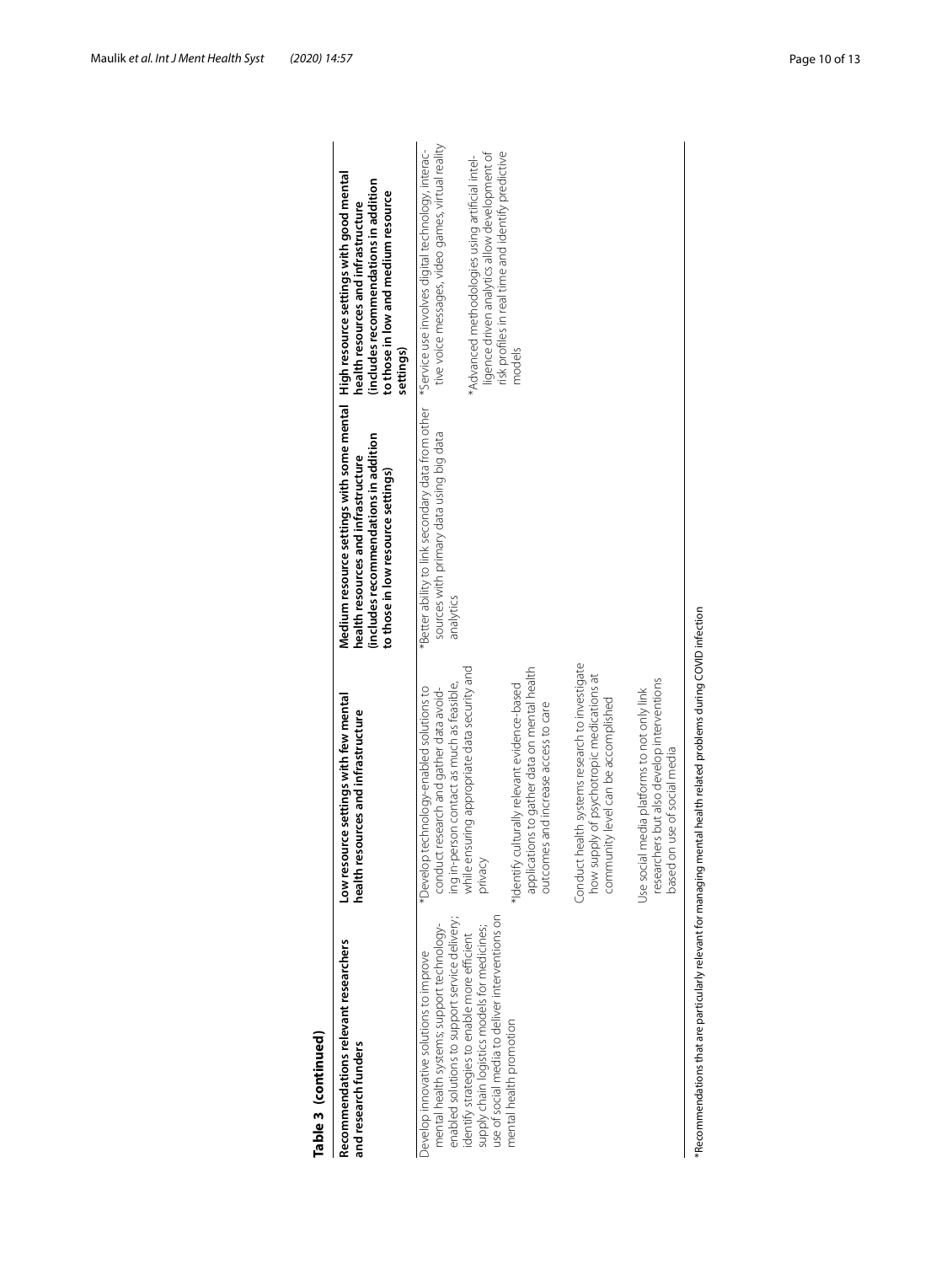led solutions need to be ramped up especially in these conditions where in-person data collection is limited considerably.

# **Discussion**

Mental health is one of the most neglected areas of health. The COVID 19 pandemic and any similar challenges in future, should be tackled along the lines of a humanitarian emergency [[15\]](#page-12-12). Even during more normal times, addressing mental health needs as part of the Sustainable Development Goals has been a major challenge  $[6]$  $[6]$ . The COVID crisis has led to a fragmentation of existing health systems across the globe, which will have a profoundly negative and cascading efect on mental health not only in coming months, but for some years, and this has been identifed even at the United Nations [[2\]](#page-12-13). Not only will COVID 19 lead to a surge in mental health needs in the community [[5](#page-12-2), [7\]](#page-12-4), but the way it has crippled the health systems globally to address the need of any other health problem, it is likely to have a devastating efect on the longer term needs of people who need care for mental illnesses [\[5](#page-12-2)].

## **Strengthening existing mental health systems to tackle the pandemic**

It becomes necessary to identify strategies to strengthen health systems to overcome these challenges. The best way to tackle mental health impact is to not limit it to overcoming the immediate mental health crisis, but to embed its management within the larger health system that can impact the lives of individuals globally or across large regions. In this paper we have focused on low, middle and high resource settings and indicated how they can re-orient their health systems, service provision and research according to the need and available resources. This approach applies as much to countries as it does to regions or health administrative units within countries, given the very large disparities in needs and resources that are common in countries worldwide. We present the recommendations in Tables [1](#page-2-0), [2](#page-4-0) and [3](#page-8-0) not as separate and unrelated proposals, but as part of an overall integrated approach to health system strengthening, which should be adapted to specifc local needs and modifed in relation to available resources.

#### **Recommendations for policy makers**

Policy makers will play a major role in providing leadership to any programmes and policies that they develop and implement. It is therefore imperative that they are both educated about the mental health needs during this crisis and supported by academicians and mental health professionals to develop robust policies and programmes to address the increased burden of mental health. While there will be a requirement to address some immediate mental health needs and provide psychosocial support in line with the IASC guidelines [[15\]](#page-12-12), they should plan on developing more robust policies and programmes to build a system that is more holistic, encompasses intersectoral collaborations, protects the rights of the individuals, has deliverables that are based on evidence, and is able to deliver care over a long time.

These policies and programmes should be supported by adequate funding and tap into existing private and government sources. Insurance mechanisms should ensure that adequate fnancial support is available for individuals to seek mental health care as per need. This may need a paradigm shift in the way the insurance system is organized as most often mental disorders are excluded from their remit. In United States of America, telehealth parity has been introduced in many other states post the COVID crisis to ensure providers get same payment for teleconsultations as in-person consultations, thus enabling service delivery  $[16]$  $[16]$ . Telepsychiatry has also resulted in expanding home-based care for conditions like substance use disorders in the United State, which earlier were only available if comorbid physical disorders were present. Policy makers should support development of teleconsultations and robust electronic health records systems to enable remote care delivery.

The mental health budget allocation should reflect the change in the burden due to the crisis and the government should be open to exploring innovative ways to build in mental health related budget into the relevant sectors, for example, addressing job security, providing afordable homes for migrant workers, building shelters for women or children facing abuse, enhancing care for the elderly and those with dementia, could help in reducing the burden considerably. Strategies should be locally relevant and keep needs of vulnerable populations, inclusivity, stigma reduction, and rights-based approaches at the core of their principles [\[12\]](#page-12-9).

# **Recommendations for service providers and other stakeholders**

The key elements that service providers should keep in mind are to develop a model that is community-based and involves training and upskilling of primary health workers and non-mental health professionals to both identify and deliver basic mental health care based on principles laid down by existing guidelines [[12](#page-12-9)], and drawing on basic tenets and the detailed guidance of the mhGAP programme of the World Health Organization. Psychological therapies can be tailored to the level of skilled resources available.

The level of specialized care provided should be informed by local factors and available resources. Some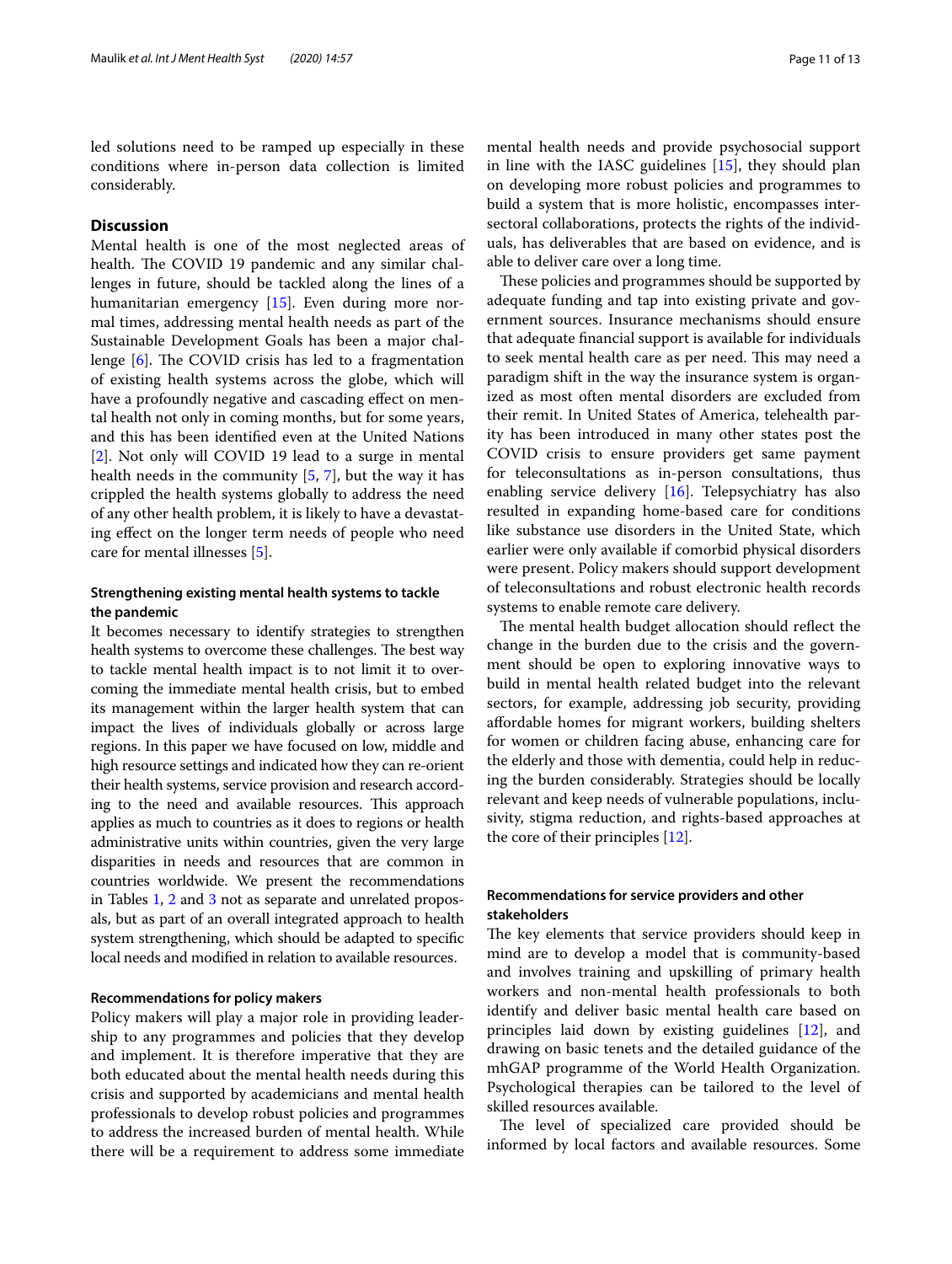of those are number of mental health trained staf and their skills level, types of mental health facilities available, for example primary, secondary or tertiary care, budgets available to support services, availability of communitybased support services to cater to specifc needs of individuals with signifcant disabilities, support services for families and caregivers, role of multi-sectoral agencies to support mental health care such as employment agencies, housing, elderly welfare, child welfare services, education. Services provided should be locally tested and culturally relevant. Needs of vulnerable populations should be specially kept in mind. The services should be both accessible and equitable, and one key strategy to ensure that in times of physical distancing could be increased use of technology enabled services such as e-health, m-health, telemedicine  $[11, 17]$  $[11, 17]$  $[11, 17]$  $[11, 17]$  $[11, 17]$ . This should encompass screening, service delivery, training of health workers and monitoring.

A key aspect is to maintain physical distancing while ensuring continuity of care. To do so telemedicine services and linking of patient and provider data on health information systems that enables tracking of a patient's health remotely is necessary. The system should allow both the patient and health providers to interact with each other either through video chats or dedicated phone lines and be interactive enough to allow the patient to upload their progress, treatment adherence and complications online and the provider can respond to those in real time. Reports from Italy, underline how mental health services were prioritized in the face of the COVID pandemic by identifying essential mental health services, providing medications to those with substance use disorders, enabling teleconsultations [[18,](#page-12-16) [19\]](#page-12-17). Even in low resource settings such as In India, teleconsultation for mental health issues is being regularly provided by many tertiary care centres, though there is a lot of scope for improvement. Civil societies have also set up teleconsultation to care for emergency situations [[20\]](#page-12-18). In China, there were more specifc challenges as being the frst country to face the pandemic, there were no prior experiences to follow, but restructuring of service at diferent levels and delivering a mix of online and offline services were identifed as critical for ensuring continuity of care, but new ethical challenges related to teleconsultations and practical problems related to implementation of new strategies had to be overcome [\[21](#page-12-19)].

Availability of psychotropic medicines should be facilitated by ensuring that the supply-chain is maintained, and governments need to invest for that specifcally in low and middle resource settings. Civil societies should be encouraged to collaborate with government agencies and work in both strategizing and service delivery and the government should allocate ring-fenced funds for such activities. Labour organizations and employers should be adequately trained to identify specifc mental health needs of individuals in this pandemic, but also encouraged to revisit their policies to ensure that their laws are employer friendly but also allowing for industry growth. Addressing the mental health needs of employees is critical even in normal times [[22](#page-12-20)] and during this added challenge it may be a major factor to alleviate the burden as employees and employers both grapple with new situations of working from home, restricted office attendance, staff layoff, reduced productivity, and reduced remunerations.

### **Recommendations for researchers and research funders**

The focus of research and the level of sophistication of such will vary across low, medium and high resource settings. Even within a high-income country there may be a need to understand how to deliver basic services or ascertain prevalence or incidence of mental disorders in some regions with lower resources. In order to capture the true burden of COVID 19 on mental health, it is vital that information systems to gather such data is strengthened across all settings. It is important to create a system where data from multiple sources can be linked to build an aggregate database involving both clinical and social determinants. An initiative on this, Countdown Global Mental Health 2030 is already underway [\[23\]](#page-12-21). Research exploring neurobiological correlates, behavioural concepts that determine how stigma and discrimination plays a role in help seeking in COVID afected individuals, efect of socioeconomic policies on mental health, mental health efects on diferent populations by age groups, gender, migrant and labourer communities, homeless, health workers, etc., are all relevant areas of further investigation [[9,](#page-12-6) [24,](#page-12-22) [25](#page-12-23)]. Research should also explore newer strategies using machine learning and artifcial intelligence to build predictive models to inform risk profles for future pandemics and determine possible phenotypes that could allow service providers to modulate care and overall outcomes. The role of artificial intelligence, digital tools to collect real-time data, combining online and of-line data with in-person data needs to be enabled to enrich research data to support better care models [\[26](#page-12-24)].

### **Conclusion**

We believe that urgent action is needed to strengthen mental health system in all settings in view of enhanced need for mental health care and decreased access during and beyond the COVID-19 pandemic. The roadmap draws upon key sources and accumulated knowledge of mental health systems globally to provide a perspective on practical steps to strengthen mental health systems across the world. The strategies outlined here can be used as a guide to develop these further or identify new ones that are more applicable to local settings. Taking no